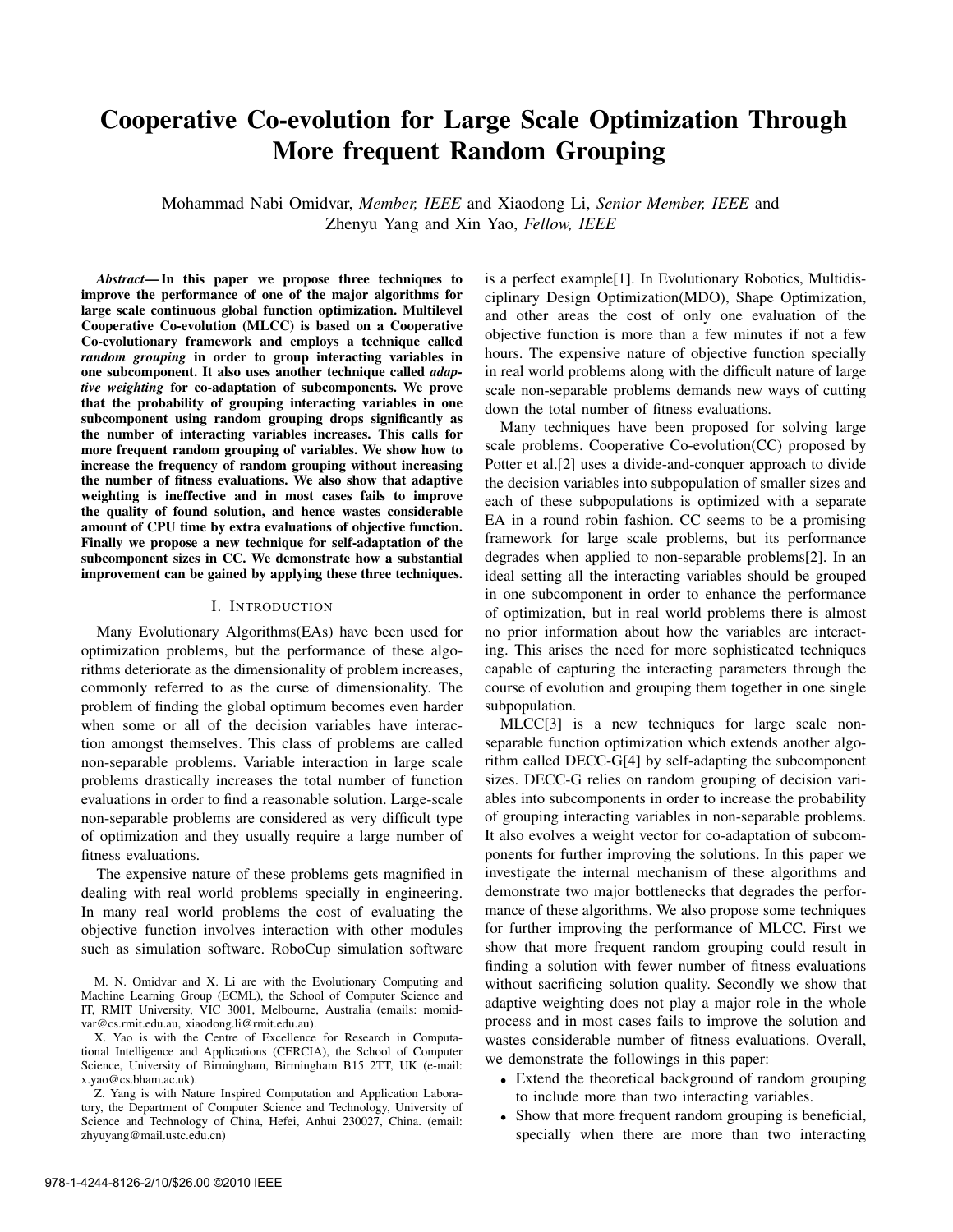variables.

- Identifying two major bottlenecks in MLCC and show how to increase the frequency of random grouping without increasing the total number of fitness evaluations.
- Demonstrate that adaptive weighting is ineffective, wasting valuable fitness evaluations, and show that how the overall performance will be significantly improved by simply disabling this feature.
- A simpler and more intuitive and yet more efficient alternative to self-adaptation of subcomponent sizes which is used in MLCC. This new algorithm is called DECC-ML
- Showing that DECC-ML shows faster convergence compared to previous techniques. This faster convergence results in saving up to  $\frac{2}{3}$  of fitness evaluations which is a significant improvement specially in expensive optimization problems.

The organization of the rest of this paper is as follows: Section II describes the preliminaries and background information, Section III describes the new techniques for cutting down the number of fitness evaluations. Section IV demonstrates and analyzes the experimental results, and finally section V summarizes this paper.

# II. PRELIMINARIES

## *A. Cooperative Co-evolution*

Divide-and-conquer is an effective technique in solving complex problems. Cooperative Co-evolution [2] uses a similar technique to decompose a complex problem into several simpler sub-problems.

Potter and De Jong made the first attempt to incorporate CC into Genetic Algorithm for function optimization[2]. The success of CC attracted many researchers to incorporate CC into other evolutionary techniques such as Evolutionary Programming [5], Evolutionary Strategies[6], Particle Swarm Optimization[7], and Differential Evolution [4], [8].

The original CC decomposes a  $n$ -dimensional decision vector into  $n$  subcomponents and optimizes each of the subcomponents using GA in a round robin fashion. This algorithm was called CCGA.

The first attempt for applying CC to large scale optimization was made by Liu et al. using Fast Evolutionary Programming with Cooperative Co-evolution(FEPCC)[5] where they tackled problems with up to 1000 dimensions, but it converged prematurely for one of the non-separable functions, confirming that Potter and De Jong decomposition strategy is ineffective in dealing with variable interaction.

van den Bergh and Engelbrecht[7] were first to apply CC to PSO. They developed two dialects of Cooperative PSO(CPSO) based on the original Potter's framework, but unlike the original CCGA[2] they divided a *n*-dimensional problem into m s-dimensional subcomponents as depicted in Figure 1.

CPSO follows the following steps [5], [2].

1) Divide the variables of the objective function into  $m$ dimensional subcomponents.



Fig. 1. The *n*-dimensional objective vector is divided into  $m$  s-dimensional subcomponents.  $P_{m,b}$  denotes the best individual in  $m^{th}$  subcomponent.

- 2) Optimize each of the *m* subcomponents in a roundrobin fashion with a certain EA. Note that the number of evaluations is predetermined.
- 3) Stop the evolutionary process once the halting criteria is satisfied or the maximum number of evaluations is exceeded.

Every individual in a subcomponent is evaluated by concatenating it with the best-fit individuals in the rest of the subcomponents to form what is called a *context vector*[7]. This context vector contains all the parameters required by the objective function and is fed into it for fitness evaluation. This is actually where the cooperation happens.

One major drawback of CPSO is that its performance degrades rapidly as the dimensionality of the problem increases, mainly due to exponential growth of the size of search space. This problem is magnified when applied to non-separable problems due to parameter interactions.

CC has also been applied to Differential Evolution in [4], [8]. Shi et al. [8] used splitting-in-half strategy where they divide the variables into two equally sized subcomponents each of which is optimized using a separate DE. Their decomposition strategy does not scale up efficiently as the number of dimensions increases. Yang et al.[4] made the first attempt to develop a more systematic way of dealing with variable interactions by random grouping of decision variables into different subcomponents. They have shown that random grouping of variables will increase the probability of grouping interacting variables in one subcomponent. This is further explained in Section II-C.

## *B. Differential Evolution*

Differential Evolution (DE)[2] is a relatively new EA for global optimization. Despite its simplicity it has shown to be very effective on a set of benchmark functions [9].

DE[10] is designed to be less greedy compared to other EA techniques[9] such as PSO [11] which makes it a good choice for large scale optimization. In large scale optimization, due to the vastness of the search space, more exploration is needed in order to find the global optimal point, so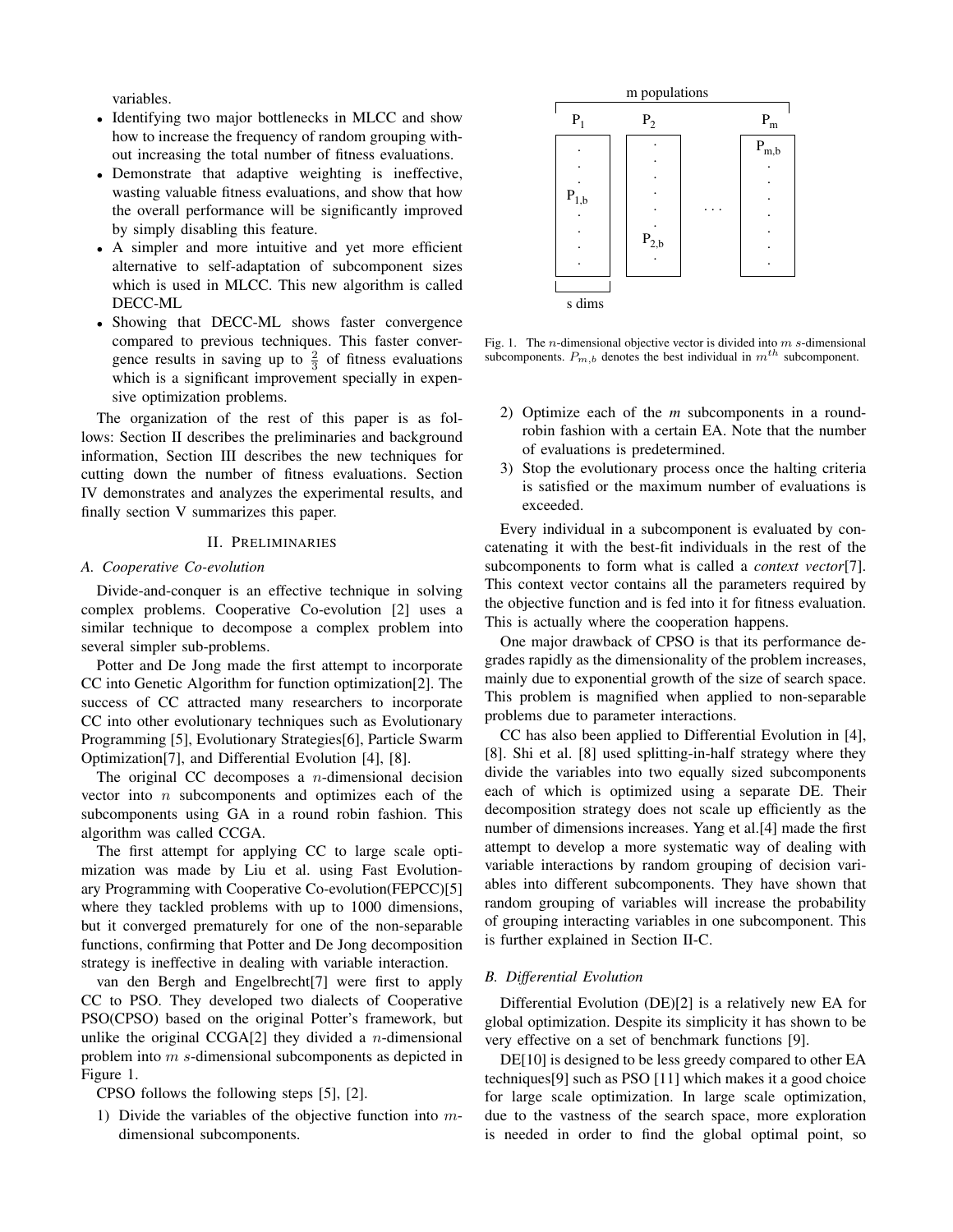more greedy techniques run the risk of finding a suboptimal solution.

DE's control parameters are problem dependent and hard to determine[12], [13]. Self-Adaptive Differential Evolution with Neighborhood Search(SaNSDE)[14] self-adapts crossover rate CR, scaling factor F, and mutation strategy. It has been shown that SaNSDE performs significantly better than other similar DE algorithms.

# *C. Random Grouping and Adaptive Weighting*

In the framework proposed by Yang et al. [4], following a CC approach, the problem is decomposed into  $m$ s-dimensional subcomponents, and each subcomponent is optimized using a certain EA. Their method differs from ordinary CC approaches in two major ways. First they use random grouping of decision variables in order to increase the probability of grouping two interacting variables in one subcomponent, and secondly, the co-adaptation of subcomponents which is done using a technique known as Adaptive Weighting.

The motivation for random grouping is that in most realworld non-separable problems, only a proportion of variables interact with each other, so if an optimization algorithm manages to group highly dependent variables in one subcomponent there will be a better chance to further improve the performance of the algorithm. Since there is no prior information about how the variables are interacting Yang et al.[4] showed that by random grouping of the decision variables one can increase the probability of grouping two interacting variables in one subcomponent for at least some predetermined number of cycles. They demonstrated that random grouping results in a probability of 96.62% in grouping two interacting variables together for at least two cycles in a CC setting with 10 subcomponents and a total of 1000 decision variables. However, it remains unclear what the probability will be if more than 2 variables interacting with each other, which is more likely the case in most optimization problems. In Section II-C we show how the probability of grouping interacting variables drops significantly when there are more than two interacting variables and we also show that given the same number of evaluations how to increase the probability of grouping more than two variables together.

In adaptive weighting, a numeric weight value is applied to each subcomponent. All of these weight values form a vector called *weight vector*. This weight vector is optimized using a separate optimizer for some predetermined Fitness Evaluations(FEs). The motivation behind adaptive weighting is to co-adapt interdependent subcomponents. It is obvious that optimizing the weight vector is far simpler than the original problem because the dimensionality of the wight vector with only  $m$  variables is smaller than the original problem with  $m \times s$  variables.

Yang et al. [4] outline the steps of weight vector coadaptation as follows.

- 1) set  $i = 1$  to start a new *cycle*.
- 2) Randomly split a *n*-dimensional objective vector into  $m$  s-dimensional vector. This essentially means that

any variable has equal chance of being assigned to any of the subcomponents.

- 3) Optimize the  $i^{th}$  subcomponent with a certain EA for a predefined number of FEs.
- 4) If  $i < m$  then  $i + +$ , and go to Step 3.
- 5) Construct a weight vector and evolve it using a separate EA for the best, worst, and a random member of the current population.
- 6) Stop if the maximum number of FEs is reached or go to Step 1 for the next *cycle*

This scheme that uses a cooperative co-evolutionary EA with weight co-adaptation was named EACC-G in [4]. Since SaNSDE[14] is used as the subcomponent optimizer in Step 3 the algorithm is called DECC-G.

## *D. Multilevel Cooperative Co-evolution*

One major problem with DECC-G is determining the size of subcomponents. This parameter is problem dependent and is hard to determine. Multilevel Cooperative Coevolution(MLCC) [3] is an extension of DECC-G that dynamically self-adapts the subcomponent sizes.

MLCC uses a more flexible way of choosing the subcomponent sizes by choosing a group size from a set  $S = \{s_1, ..., s_t\}$  of predefined group sizes. The selection probability is calculated based on the performance history of each of decomposers through the course of evolution.

MLCC uses a sophisticated formula for calculating the selection probability of decomposers at the beginning of each cycle. The formula contains some arbitrary constants which are based on some empirical studies. In this paper we propose a new technique for self-adaptation of the subcomponent sizes which simply choose randomly a group size from a predetermined set. DECC-ML shows substantial improvement compared to MLCC.

# III. PROPOSED TECHNIQUES

In this paper we propose two techniques for optimizing the performance of DECC-G, and an alternative to MLCC for self-adapting subcomponent sizes which is easier to implement and more intuitive, and yet more efficient. In our algorithm we perform the random decomposition of objective vector at every iteration which results in more frequent random grouping.

## *A. More Frequent Random Grouping*

In their paper Yang et al. proved that random grouping of decision variables and grouping them together at the beginning of each cycle increases the chance of putting two interacting variables in the same subcomponent. In [4] they used 50 cycles and have shown that the probability of grouping two parameters together at least for two iterations would be 96.62% in a CC setting with 10 subcomponents with a total of 1000 variables.

We further generalized their theorem here to any number of interacting variables. Equation(1) calculates the probability of grouping  $v$  interacting variables in the same subcomponent for at least  $k$  cycles.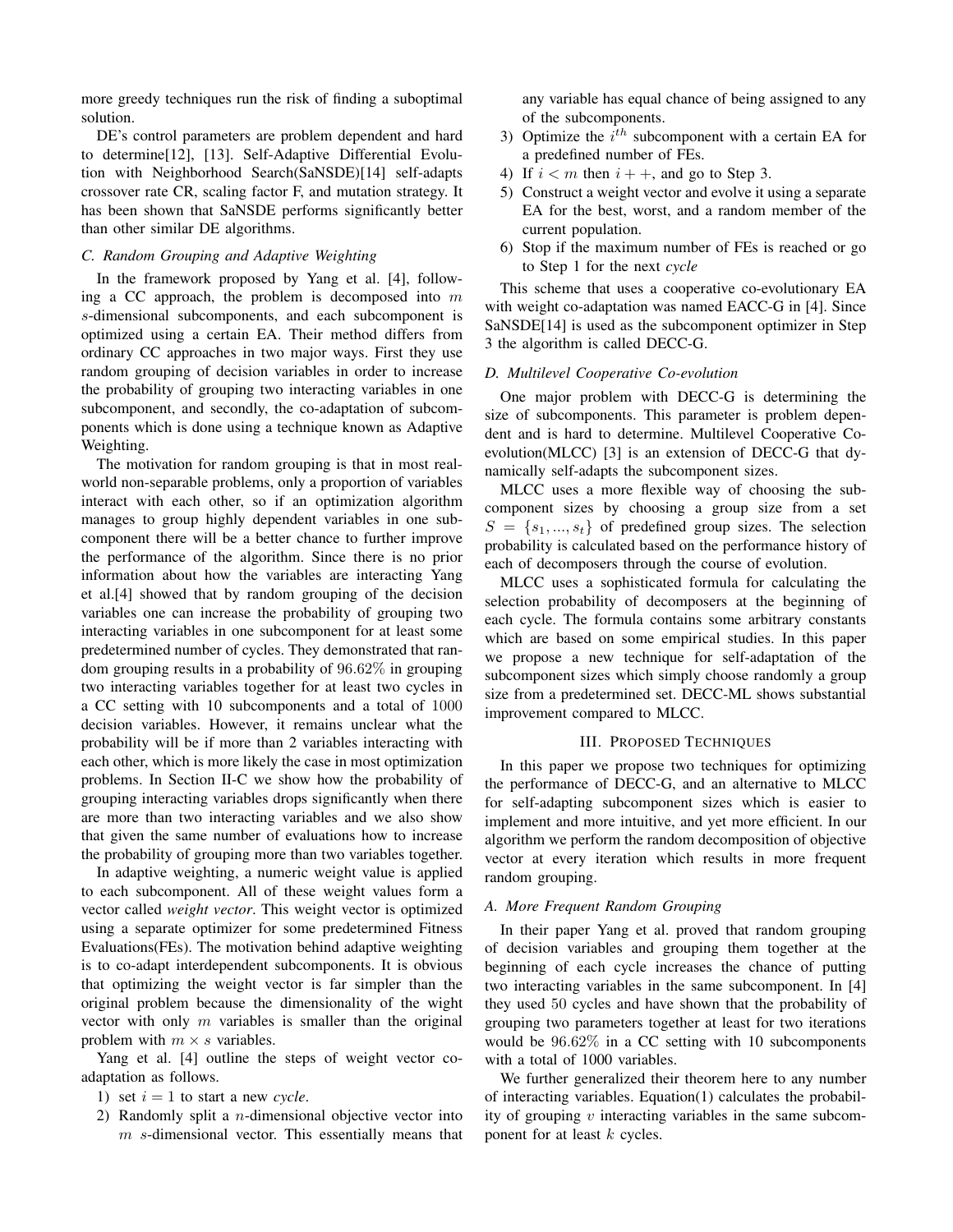**Theorem 1.** *Given* N *cycles, the probability of assigning*  $v$  *interacting variables*  $x_1, x_2, ..., x_v$  *into one subcomponent for at least* k *cycles is:*

$$
P(X \ge k) = \sum_{r=k}^{N} {N \choose r} \left(\frac{1}{m^{v-1}}\right)^r \left(1 - \frac{1}{m^{v-1}}\right)^{N-r}
$$
 (1)

*where* N *is the number of cycles,* v *is the total number of interacting variables,* m *is the number of subcomponents, and the random variable* X *is the number of times that* v *interacting variables are grouped in one subcomponent and since we are interested in the probability of grouping* v *interacting variables for at least* k *cycles,* X *takes the values greater than or equal to* k*.* k *is also subject to the following condition*  $k \leq N$ .

**Proof 1.** *A variable can be assigned to a subcomponent in* m *different ways, and since there are* v *interacting variables, the probability of assigning all of the interacting variables into one subcomponent would be:*

$$
p_{sub} = \underbrace{\frac{1}{m} \times \ldots \times \frac{1}{m}}_{v \text{ times}} = \frac{1}{m^v}
$$

*Since there are* m *different subcomponents, the probability of assigning all* v *variables to any of the subcomponents would be:*

$$
p = m \times p_{sub} = \frac{m}{m^v} = \frac{1}{m^{v-1}}
$$

*There are a total of* N *independent random decompositions of variables into* m *subcomponents, so using a binomial distribution the probability of assigning* v *interacting variables into one subcomponent for exactly* r *times would be:*

$$
P(X=r) = {N \choose r} p^r (1-p)^{N-r}
$$
  
= 
$$
{N \choose r} \left(\frac{1}{m^{v-1}}\right)^r \left(1 - \frac{1}{m^{v-1}}\right)^{N-r}
$$

*Thus,*

$$
P(X \ge k) = \sum_{r=k}^{N} {N \choose r} \left(\frac{1}{m^{v-1}}\right)^r \left(1 - \frac{1}{m^{v-1}}\right)^{N-r}
$$

Given  $n = 1000$ ,  $m = 10$ ,  $N = 50$  and  $v = 4$ , we have:

$$
P(X \ge 1) = 1 - P(X = 0) = 1 - \left(1 - \frac{1}{10^3}\right)^{50} = 0.0488
$$

which means that over 50 cycles, the probability of assigning 10 interacting variables into one subcomponent for at least 1 cycle is only 0.0488. As we can see this probability is very small, and it will be even less if there are more interacting variables. Figure 2 shows how the probability of grouping interacting variables for at least one cycle drops significantly as the number of interacting variables increases. The solid line shows how the probability will change by  $v$  for 50 cycles and the dashed line shows how the probability will change when there are 1e4 cycles. We can see from the graph that the probability of grouping 5 variables for at least once using 50 cycles is close to zero whereas the probability of grouping the same number of interacting variables for at least once will increase to approximately  $60\%$  using 1e4 cycles. Note that the number of fitness evaluations will be the same by applying the techniques described later in this section.

Figure 3 shows the effect of increasing  $N$ , which is the frequency of random grouping for different number of interacting variables. It is evident that higher rate of random grouping will increase the probability of grouping interacting variables, regardless of the number of them. So more frequent random grouping will not only results in higher probability in grouping interacting variables, but also increases the efficiency of the algorithms in dealing with more than two interacting variables. Our studies on DECC-G and MLCC revealed that the frequency of random grouping could be significantly increased without increasing the total number of fitness evaluations. In order to maximize the frequency of random grouping the subcomponent optimizers should run for only one iteration which is equivalent to  $N_{popsize}$  number of fitness evaluations, where  $N_{popsize}$  is the population size of the EA.



Fig. 2. Increasing  $v$ , the number of interacting variables will significantly decrease the probability of grouping them in one subcomponent, given  $n =$ 1000 and  $m = 10$ .

In their experiments, Yang et al. used only 50 cycles with 5e6 FEs while there is a potential for approximately 3800 cycles. This setting is counterintuitive because according to the above discussion, a higher number of random grouping will result in higher probability in grouping any two interacting variables in one subcomponent and also better efficiency in dealing with more than two interacting variables.

## *B. Removing Adaptive Weighting*

Further investigation on DECC-G have shown that Adaptive Weighting is not effective, and the computational resource can be spent on using more frequent random grouping instead.

Although in theory it seems to be a good way of reducing the dimensionality of the original problem, in practice its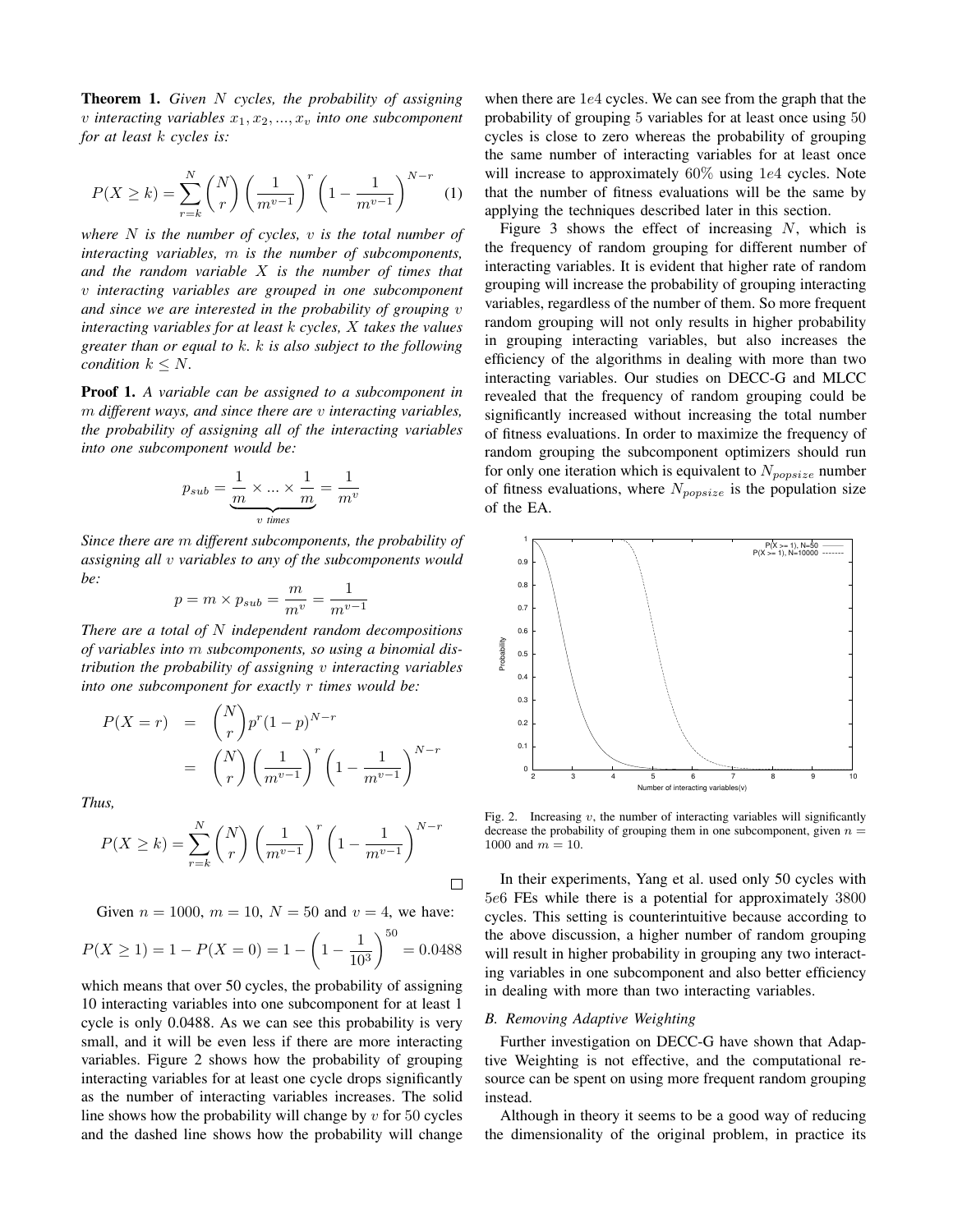

Fig. 3. Increasing N, the number of cycle increases the probability of grouping v number of interacting variables in one subcomponent.

role is insignificant in the whole optimization process. In order to demonstrate this we counted the number of times that adaptive weighting subcomponent manages to find a solution, and based on our experiments we realized that in most cases adaptive weighting fails to find a better solution. This essentially means that a significant number of fitness evaluations are wasted by adaptive weighting. In order to demonstrate this difference we modified DECC-G and disabled the adaptive weighting subcomponent and conducted an experiment with the same settings as DECC-G with a total of 50 cycles. We called this new variant DECC-NW. Tables IV, V, and VI summarize the results of running these two algorithms over the same benchmark functions.

## *C. Self-adaptation of subcomponent sizes*

As we mentioned earlier we also proposed a simpler technique for self-adapting the subcomponent sizes. In our method we preserved the same decomposer set  $S$  as it was used in MLCC, but instead of using the sophisticated formula for probability calculation in choosing a decomposer we simply use a uniform random number generator for selecting a decomposer from the set S. This only happens when there is no improvement in the fitness between the previous and the current cycles.

## IV. EMPIRICAL RESULTS

## *A. Experiment Setup*

We evaluated our proposed techniques with CEC'08 test suite which was proposed on CEC'2008 special session for Large Scale Global Optimization[15].

This test suite consists of seven functions which are summarized in Table I.

We ran each algorithm for 25 independent runs for 100, 500, and 1000 dimensions and the mean and standard deviation of the best fitness values over 25 runs was recorded. The population size was set to 50, and the maximum number of fitness evaluations(FEs) was calculated by the following

TABLE I SUMMARY OF THE 7 CEC'08 TEST FUNCTIONS

| Func           | Description                      | Modality   |
|----------------|----------------------------------|------------|
| f <sub>1</sub> | Shifted Sphere Function          | Unimodal   |
| f <sub>2</sub> | Shifted Schwefel's Problem 2.21  | Unimodal   |
| $f_3$          | Shifted Rosenbrock's Function    | Multimodal |
| $f_4$          | Shifted Rastrigin's Function     | Multimodal |
| $f_5$          | Shifted Griewank's Function      | Multimodal |
| $f_6$          | Shifted Ackley's Function        | Multimodal |
|                | FastFractal "DoubleDip" Function | Multimodal |

formula,  $FEs = 5000 \times D$ , where D is the number of dimensions. For the subpopulation sizes we used the same set as it was used in [3],  $S = \{5, 10, 25, 50, 100\}$ . The experimental setup is summarized in Table II. For better clarity all the algorithms mentioned in this paper are summarized in Table III

TABLE II

EXPERIMENTAL SETUP PARAMETERS

| Parameter           | Value                        |
|---------------------|------------------------------|
| <b>Dimensions</b>   | $D = \{100, 500, 1000\}$     |
| <b>FFs</b>          | $5000 \times D$              |
|                     | ${5e + 5, 2.5e + 6, 5e + 6}$ |
| Population size     | $N_{popsize}=50$             |
| Subpopulation sizes | $S = \{5, 10, 25, 50, 100\}$ |
| Number of runs      |                              |

## TABLE III

SUMMARY OF ALGORITHMS DESCRIBED IN THIS PAPER. THOSE WITHOUT CITATION ARE PROPOSED IN THIS PAPER.

| Algorithm   | Description                                                   |
|-------------|---------------------------------------------------------------|
| $DECC-G[4]$ | Cooperative Co-evolutionary DE with                           |
|             | random grouping and adaptive weighting.                       |
| DECC-NW     | Similar to DECC-G with the adaptive                           |
|             | weighting subcomponent disabled.                              |
| <b>DECC</b> | Cooperative Co-evolutionary DE without adaptive weighting and |
|             | running the subcomponent optimizers for only one iteration.   |
| DECC-ML     | Similar to DECC, but uses a uniform selection                 |
|             | for self-adapting the subcomponent sizes.                     |
| MLCC[3]     | Similar to DECC-G, but it self-adapts the subcomponent        |
|             | sizes using historical performance of different decomposers.  |

# *B. Analysis of Results*

The result of 25 independent runs for DECC-ML is listed in Tables VII, and VIII for 1000 dimensions. These tables show the progress of the algorithm and is based on provided template for CEC'08 competition for Large Scale Global Optimization[15]. The summary Tables IV, V, and VI compares all five algorithms for 100, 500, 1000 dimensions respectively.

According to Tables VII, and VIII, DECC-ML shows faster convergence than MLCC on 6 out of 7 functions. A deeper analysis of the 25 runs revealed that existence of two outliers in results of DECC-ML increased the mean significantly on  $f_5$ . Running Wilcoxon rank-sum test using 99% confidence interval has shown that DECC-ML is also significantly better than MLCC on  $f_5$ . The *p*-values of Wilcoxon rank-sum test is recorded in Table VI.

The global optimum point for  $f_7$  is unknown, but from the Tables VII, and VIII it is clear that the algorithm has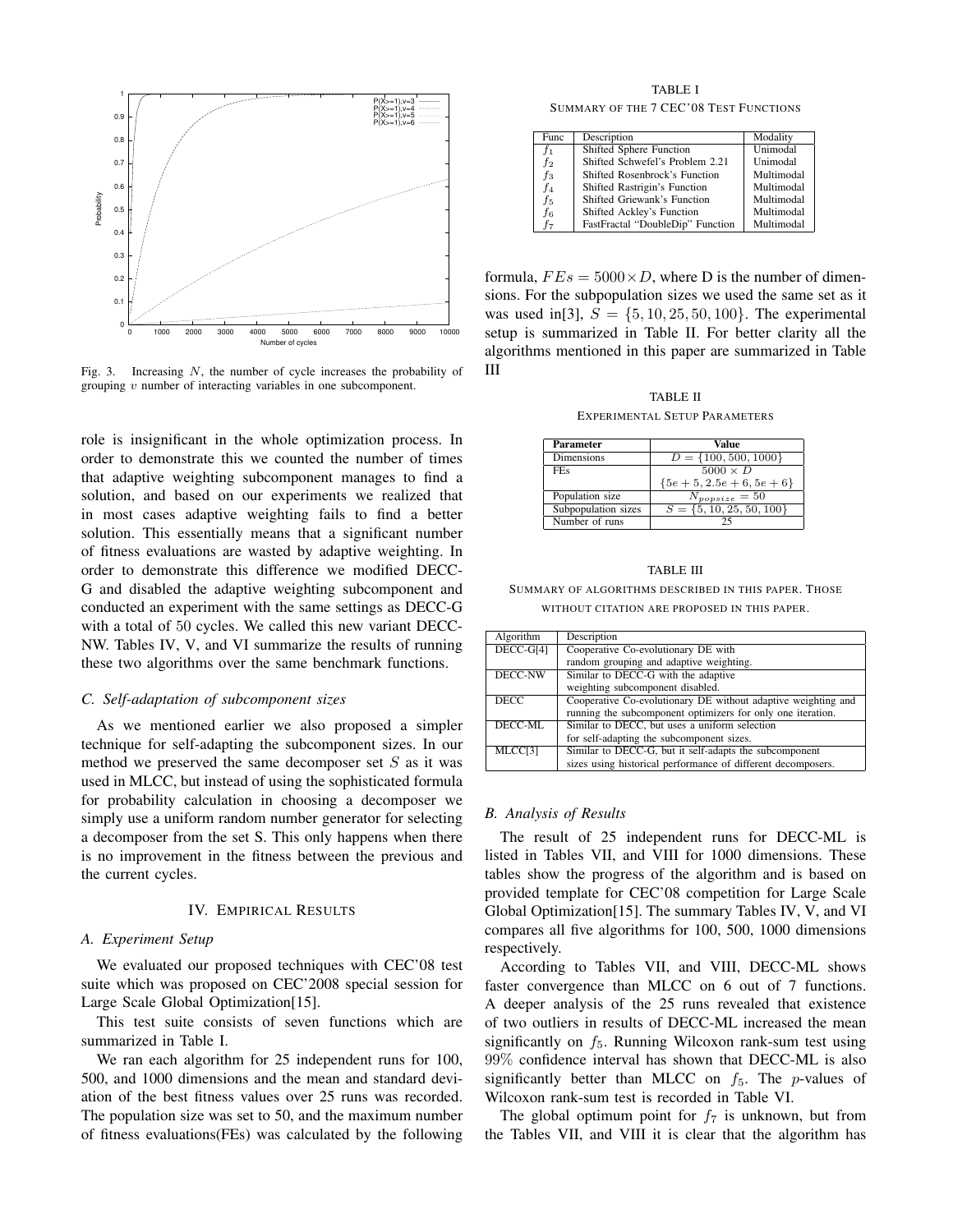a steady progress in the improvement of the fitness value. This shows the ability of DECC-ML to converge even on a difficult function such as  $f_7$  which is highly multimodal and has a rugged surface. It is noteworthy that DECC-ML found the absolute global point in all 25 runs for  $f_4$  and in at least 19 out of 25 runs for  $f_1$ .

By comparing DECC and DECC-G we can see that DECC found a better solution using same number of fitness evaluations in 6 out of 7 benchmark functions which shows that more frequent random grouping of variables yields better performance. This trend is almost the same for 100, 500, and 1000 dimensions.

The summary Tables IV, V, and VI also confirm our speculation about high failure rate of adaptive weighting subcomponent of DECC-G.

From the results in Table VI, V, IV, we can see that a significant number of fitness evaluations could be saved for using more frequent random grouping in order to increases the performance of the algorithm, we can conclude that using the saved fitness evaluations for increasing the frequency of random grouping will improve the performance of the algorithm even further. We incorporated both of these changes into DECC-G,and created another version called DECC. Experimental results shows that DECC outperforms DECC-G over 6 out of 7 benchmark functions.

DECC-NW and DECC-G are identical except that in DECC-NW the adaptive weighting subcomponent is disabled. We tested both algorithms for 50 cycles and equal number of fitness evaluations. By looking at the Tables IV, V, and VI we can observe that DECC-NW converged faster than DECC-G in 6 out of the 7 functions.

Tables IV, V, VI show that DECC-ML outperforms MLCC in 6 out of 7 test functions which is quite substantial. The same trend continues over all dimensions which shows the better scalability of DECC-ML.

Another observation is DECC-ML's faster convergence behavior than MLCC for most of the test functions. This behavior is specially clear from Figures  $4(a)$ ,  $4(e)$ ,  $4(f)$ . For functions  $f_1$ ,  $f_5$ ,  $f_6$  a solution is found with almost the same quality with only half of the FEs. This is a very valuable property specially in real world problems where evaluation of the fitness function is very costly. DECC-ML also shows a quicker convergence over the rest of test functions but the trend is less significant compared to  $f_1$ ,  $f_5$ ,  $f_6$ .

## TABLE IV

RESULTS OF DIFFERENT ALGORITHMS OVER 100 DIMENSIONS(AVERAGE OVER 25 RUNS). BEST RESULTS ARE HIGHLIGHTED IN BOLD.

|    | <b>DECC</b>   | DECC-G         | DECC-ML       | DECC-NW       | MLCC.         |
|----|---------------|----------------|---------------|---------------|---------------|
|    | 2.7263e-29    | 1.1903e-08     | 5.7254e-28    | 8.9824e-28    | 6.8212e-14    |
| f2 | $5.4471e+01$  | $6.0946e + 01$ | 2.7974e-04    | $5.9949e+01$  | $2.5262e+01$  |
| fз | $1.4244e+02$  | $4.6272e+02$   | $1.8871e+02$  | $1.2959e+02$  | $1.4984e+02$  |
| f4 | 5.3370e+01    | $1.1783e+02$   |               | $4.5768e+00$  | 4.3883e-13    |
| f5 | 2.7589e-03    | 3.7328e-03     | 3.6415e-03    | 7.3233e-03    | 3.4106e-14    |
|    | 2.3646e-01    | $1.0365e+00$   | 3.3822e-14    | $1.2224e+00$  | 1.1141e-13    |
|    | $-9.9413e+02$ | $-1.2666e+03$  | $-1.5476e+03$ | $-1.3967e+03$ | $-1.5439e+03$ |

#### TABLE V

RESULTS OF DIFFERENT ALGORITHMS OVER 500 DIMENSIONS(AVERAGE OVER 25 RUNS). BEST RESULTS ARE HIGHLIGHTED IN BOLD.

|    | <b>DECC</b>   | DECC-G         | DECC-ML       | DECC-NW       | MLCC.          |
|----|---------------|----------------|---------------|---------------|----------------|
|    | 8.0779e-30    | $1.0326e - 25$ | 1.6688e-27    | 2.4479e-27    | 4.2974e-13     |
| f2 | $4.0904e+01$  | $7.6080e+01$   | 1.3396e+00    | 7.2776e+01    | $6.6663e+01$   |
| fз | $6.6822e+02$  | $1.4295e+03$   | 5.9341e+02    | $1.2499e+03$  | $9.2466e + 02$ |
| f4 | $1.3114e+02$  | $5.6116e+00$   |               | $5.2932e+00$  | $1.7933e-11$   |
| 15 | 2.9584e-04    | $4.1332e-03$   | 1.4788e-03    | 2.7584e-02    | 2.1259e-13     |
| fв | 6.6507e-14    | $1.8778e+00$   | 1.2818e-13    | $1.0634e+00$  | 5.3433e-13     |
|    | $-5.5707e+03$ | $-6.0972e+03$  | $-7.4582e+03$ | $-6.9403e+03$ | $-7.4350e+03$  |

#### TABLE VI

RESULTS OF DIFFERENT ALGORITHMS OVER 1000 DIMENSIONS(AVERAGE OVER 25 RUNS). BEST RESULTS ARE HIGHLIGHTED IN BOLD.

|       | <b>DECC</b>    | DECC-G        | DECC-ML           |
|-------|----------------|---------------|-------------------|
| $f_1$ | 1.2117e-29     | 3.8745e-27    | 5.1750e-28        |
| $f_2$ | $4.2729e+01$   | 7.4234e+01    | $3.4272e+00$      |
| $f_3$ | $1.2673e+03$   | $2.6306e+03$  | $1.0990e + 03$    |
| $f_4$ | $2.4498e+02$   | $1.0666e+01$  | 0                 |
| $f_5$ | 2.9584e-04     | 7.8435e-03    | 9.8489e-04        |
| $f_6$ | 1.3117e-13     | $2.3475e+00$  | 2.5295e-13        |
| f7    | $-1.4339e+04$  | $-1.3015e+04$ | $-1.4757e+04$     |
|       | DECC-NW        | MLCC          | DECC-ML.MLCC      |
|       |                |               | MWW rank-sum test |
| $f_1$ | 3.8145e-27     | 8.4583e-13    | 2.851e-06         |
| $f_2$ | $7.2561e+01$   | $1.0871e+02$  | 6.535e-06         |
| $f_3$ | $2.5411e+03$   | 1.7986e+03    | 6.535e-06         |
| $f_4$ | 7.7209e+00     | 1.3744e-10    | 6.482e-06         |
| $f_5$ | 1.4976e-02     | 4.1837e-13    | 1.161e-03         |
| f6    | $1.7613e+00$   | 1.0607e-12    | 6.506e-06         |
| f7    | $-1.41679e+04$ | $-1.4703e+04$ | 6.530e-06         |

# V. CONCLUSION

In this paper we proposed three techniques for further refinement of MLCC aiming to substantially reduce its computational cost. We have shown that more frequent random grouping will result in faster convergence without sacrificing solution quality due to increased probability in grouping interacting variables in a subpopulation. More frequent random grouping will also increase the efficiency of the algorithms in dealing with problems with more interacting variables. We have also shown that Adaptive Weighting is not as efficient as it was initially thought in reducing the dimensionality of the problem and in most cases fails to improve the fitness value. This will waste a considerable amount of fitness evaluations which might be better used for more effective random grouping and co-evolution of subcomponents.

We have also proposed an alternative technique for selfadapting the subcomponent sizes in CC framework and have shown that this simple technique is very effective.

Finally we proposed an algorithm called DECC-ML which uses the new uniform selection of subcomponent sizes along with more frequent random grouping. Experimental results show that this new algorithm outperforms MLCC in most cases with a considerable difference. Fast convergence of DECC-ML allows for saving a significant amount of fitness evaluations for most of the functions. This saves considerable amount of CPU time specially in real-world problems with costly objective functions. The findings of this research is not limited to the CEC'2008 benchmark functions. We also observed similar behavior on CEC'2010 benchmark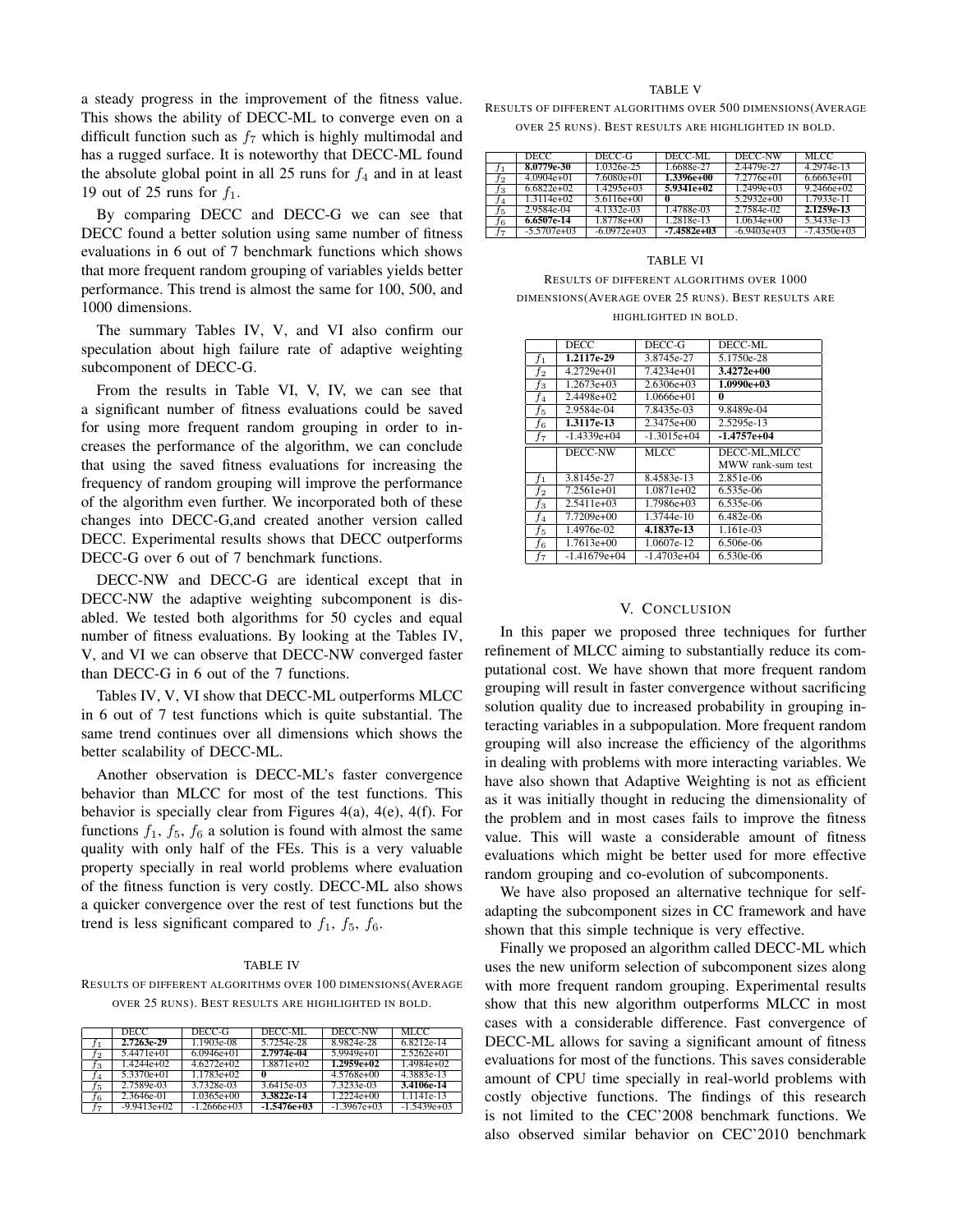















Fig. 4. Convergence plots for  $f_1 - f_6$  with 1000 dimensions